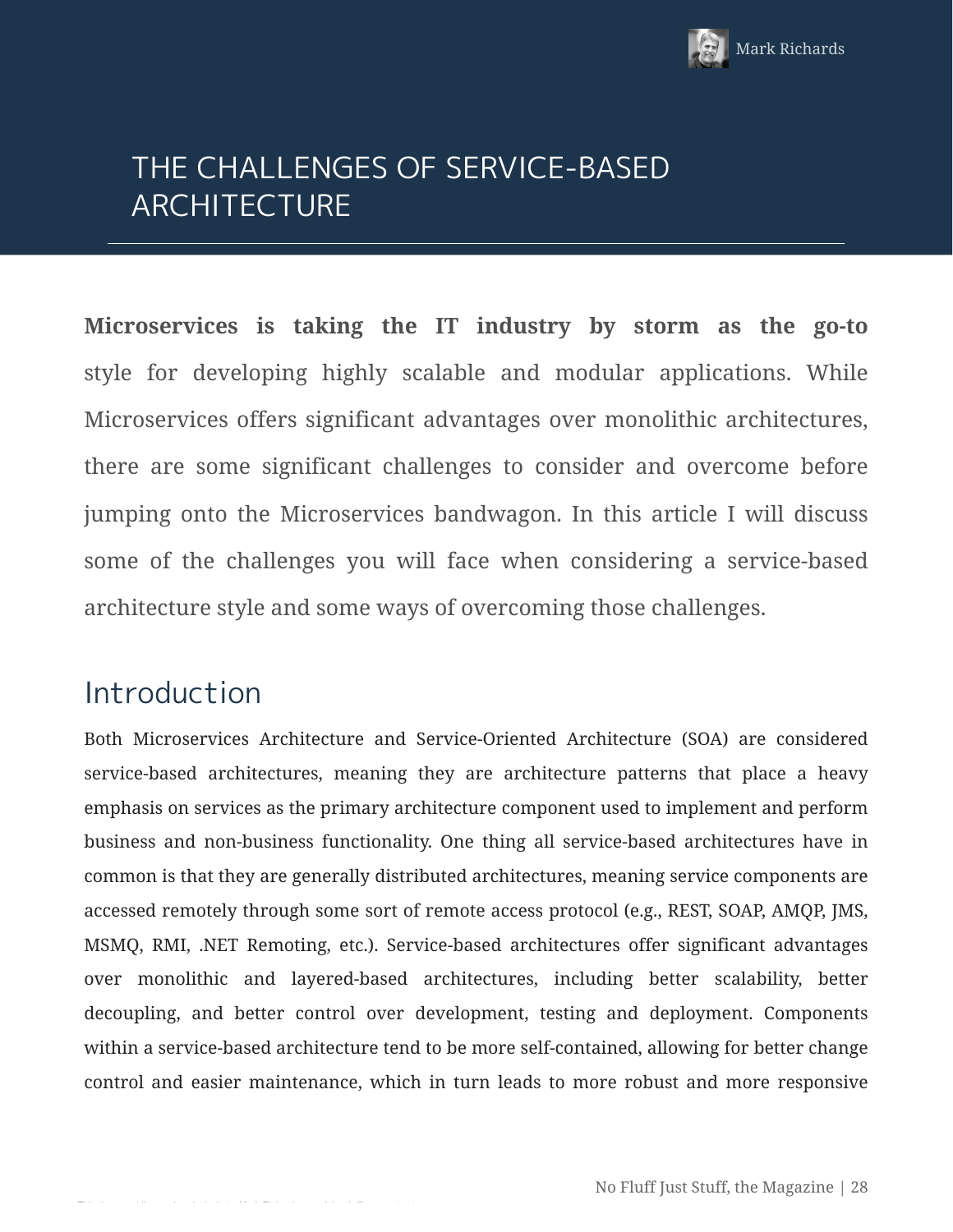applications. Service-based architectures also lend themselves toward more loosely coupled and modular architectures.

Unfortunately, very few things in life are free, and the advantages of service-based architectures is no exception. The tradeoffs associated with those advantages are primarily increased complexity and cost. Maintaining service contracts, choosing the right remote access protocol, dealing with non-responsive or unavailable services, securing remote services, and managing distributed transactions are just a few of the many complex issues you have to address when creating service-based architectures. In this article I'll describe some of theses complex issues as they relate to Service-based Architecture and also discuss some of the ways to overcome these issues.

#### Service Contracts

A service contract is an agreement between a service (usually remote) and a service consumer (client) that specifies the inbound and outbound data along with the contract format (e.g., XML, JSON, Java Object, etc.). Creating and maintaining service contracts is a difficult task, one that should not be taken lightly or treated as an afterthought.

In service-based architecture there are two basic types of service contract models you can use - service-based contracts and consumer-driven contracts. The real difference between these contract models is that of collaboration. With service-based contracts, the service is the sole owner of the contract, and is generally free to evolve and change the contract without considering the needs of the service consumers. This model forces all service consumers to adopt new service contract changes, regardless whether the service consumers need or want the new service functionality.

Consumer-driven contracts, on the other hand, are based on a closer relationship between the service and the service consumers. With this model there is strong collaboration between the service owner and the service consumers so that needs of the service consumers are taken into account in terms of the contracts between them. This type of model generally requires the service to know who it's consumers are and how the service is used by each service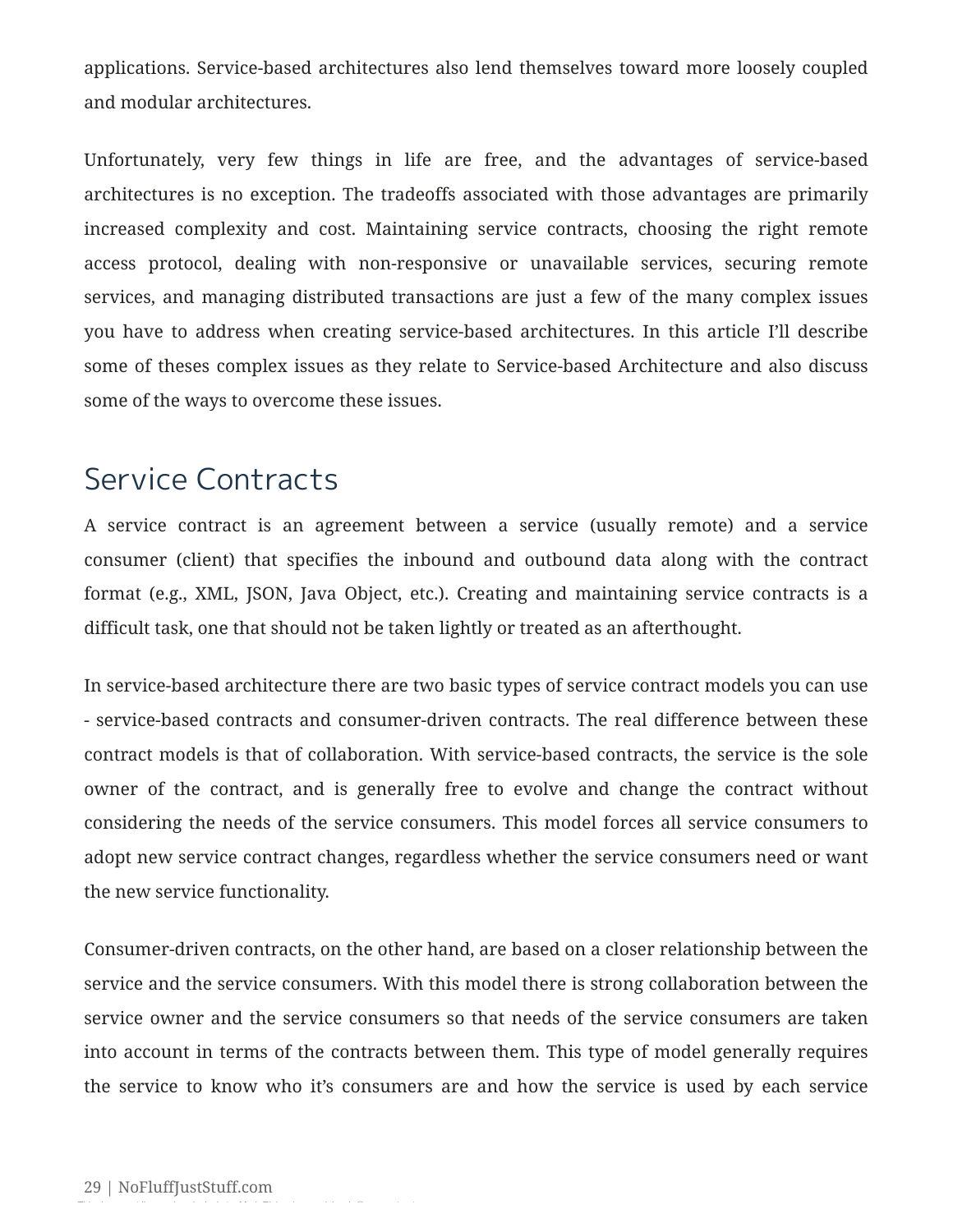consumer. Service consumers are free to suggest changes to the service contract, which the service may either adopt or reject depending on how it affects other service consumers. In a perfect scenario service consumers deliver tests to the service owner so that if one consumer suggests a change, tests can be executed to see if the change breaks another service consumer. Open source tools such as Pact (github.com/realestate-com-au/pact) and Pacto (thoughtworks.github.io/pacto) can help with maintaining and testing consumer-driven contracts.

Another critical topic within the context of service contracts is that of contract versioning. Let's face it - at some point the contracts binding your services and service consumers are bound to change. The degree and magnitude of this change is largely dependent on how those changes affect each service consumer and the backward compatibility supported by the service with respect to the contract changes.

Contract versioning essentially allows you to roll out new service features that involve contract changes while at the same time providing backwards compatibility for service consumers that are still using prior contracts. Perhaps one of the most important words of advice in this article is to plan for contract versioning from the very start of your development effort, even if you don't think you'll need it - because eventually you will. While there are several open source and commercial frameworks available to help you manage and implement contract versioning strategies, there are two basic techniques you can use to implement your own custom contract versioning strategy.

The first contract versioning technique involves using contract version numbers in the service contract. Notice in Figure 1 that the contract used by service consumer A and service consumer B are both the same circle shape (signifying the same contract) but contain different version numbers. A simple example of this might be an XML-based contract that represents an order for some goods with a contract version number 1.0. Let's say a newer version (version 1.1) is released containing an additional field used to provide delivery instructions in the event the person is not at home when the order is delivered. In this case the original contract (version 1.0) can remain backwards compatible by making the new delivery instructions field optional.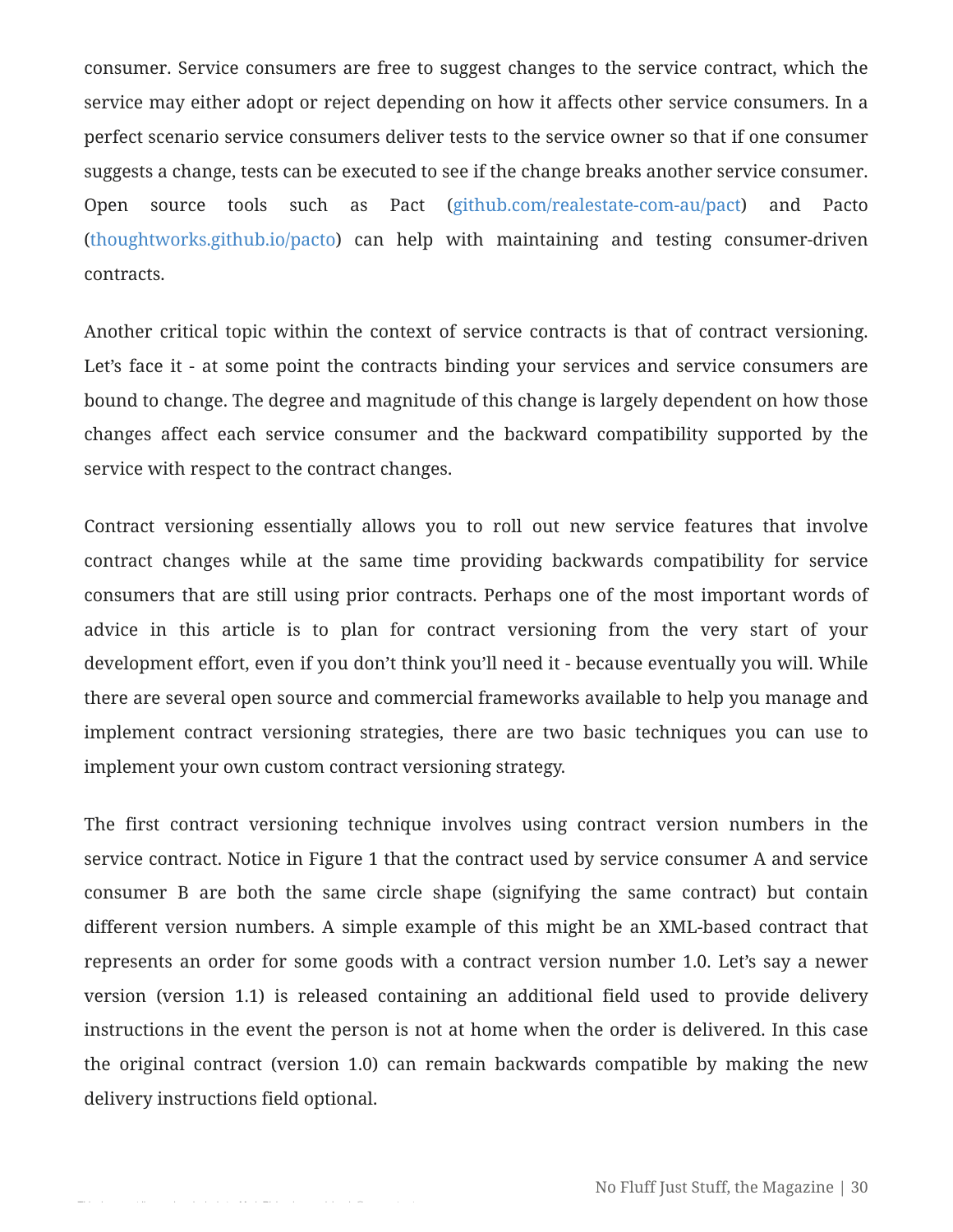

*Figure 1. Using Contract Version Numbers*

The second technique is to support multiple types of contracts. This technique is closer to the concept of consumer-driver contracts described earlier in this section. With this technique, as new features are introduced, new contracts are introduced as well that support that new functionality. Notice the difference between Figure 1 and Figure 2 in terms of the service contract shape. In Figure 2, service consumer A communicates using a contract represented by a circle, whereas service consumer B uses an entirely different contract represented by the triangle. In this case backwards compatibility is supplied by different contracts rather than versions of the same contract. This is a common practice in many JMS-based messaging systems, particularly those leveraging the ObjectMessage message type. For instance, a Javabased receiver can interrogate the payload object sent through the message using the *instanceof* keyword and take appropriate action based on the object type. Alternatively, XML payload can be sent through a JMS TextMessage that contains entirely different XML schema for each contract, with a message property indicating the corresponding XML schema associated with the XML payload.



*Figure 2. Using Multiple Contract Types*

Providing backwards compatibility is the real goal of contract versioning. Maintaining a mindset that services must support multiple versions of a contract (or multiple contracts) will allow your development teams to quickly deploy new features and other changes without fear of breaking the existing contracts with other service consumers. Keep in mind that it is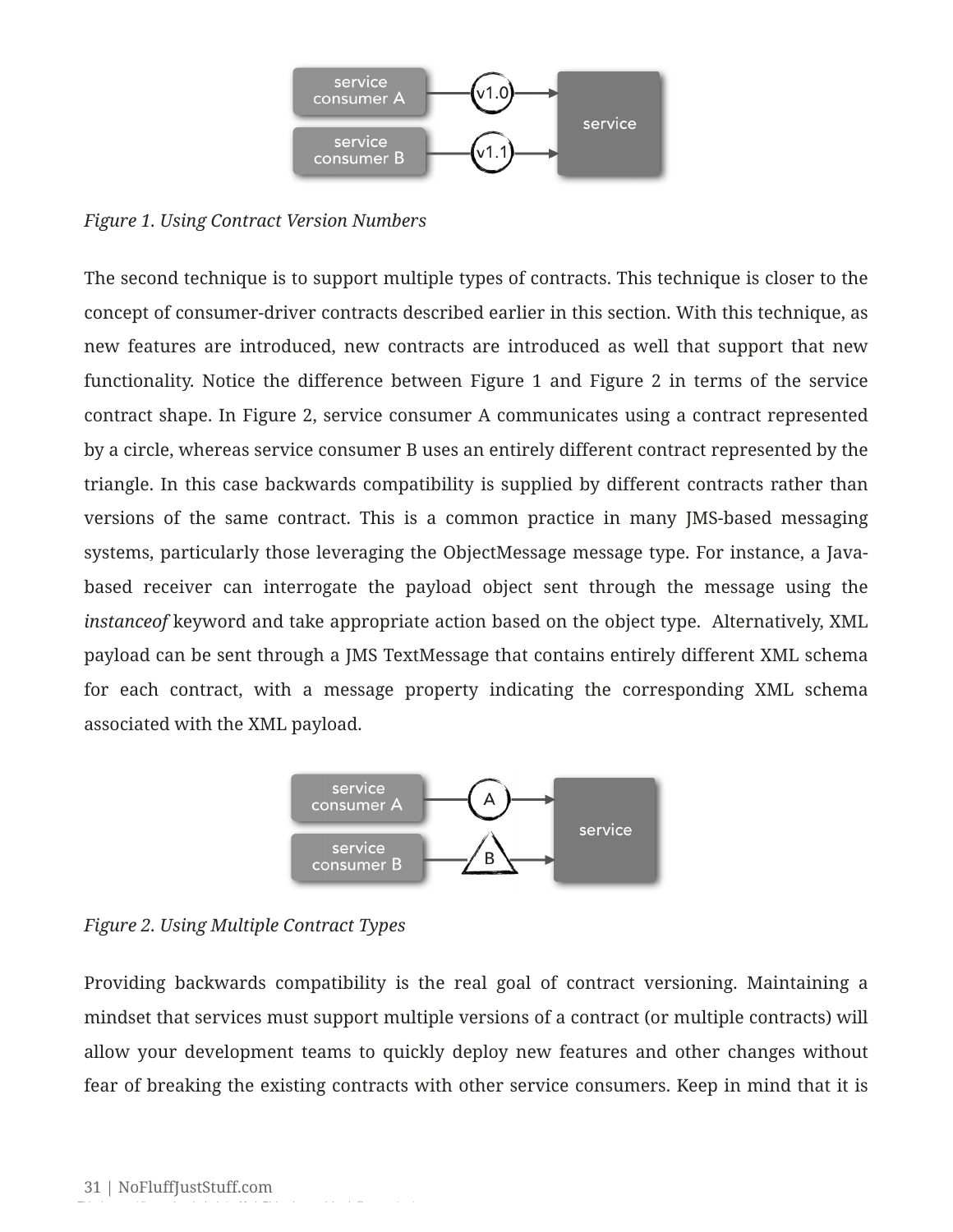also possible to combine these two techniques by supporting multiple version numbers for different contract types.

One last thing about service contracts with respect to contract changes - be sure to have a solid service consumer communication strategy in place from the start so that service consumers know when a contract changes or a particular version or contract type is no longer supported. In many circumstances this may not be feasible due to a large number of internal and/or external service consumers. In this situation an integration hub (i.e., messaging middleware) can help by providing an abstraction layer to transform service contracts between services and service consumers.

## Service Availability

Service availability and service responsiveness are two other considerations common to all service-based architectures. While both of these topics relate to the ability of the service consumer to communicate with a remote service, they have slightly different meanings and are addressed by service consumers in different ways.

Service availability refers to the ability of a remote service to *accept requests* in a timely manner (e.g., establishing a connection to the remote service). Service responsiveness, on the other hand, refers to the ability of the service consumer to *receive a timely response* from the service. The diagram in figure 3 illustrates this difference.





Although the end result of these error conditions is the same (the service request cannot be processed), they are handled in different ways. Since service availability is related to service connectivity, there is not much a service consumer can do except to retry the connection for a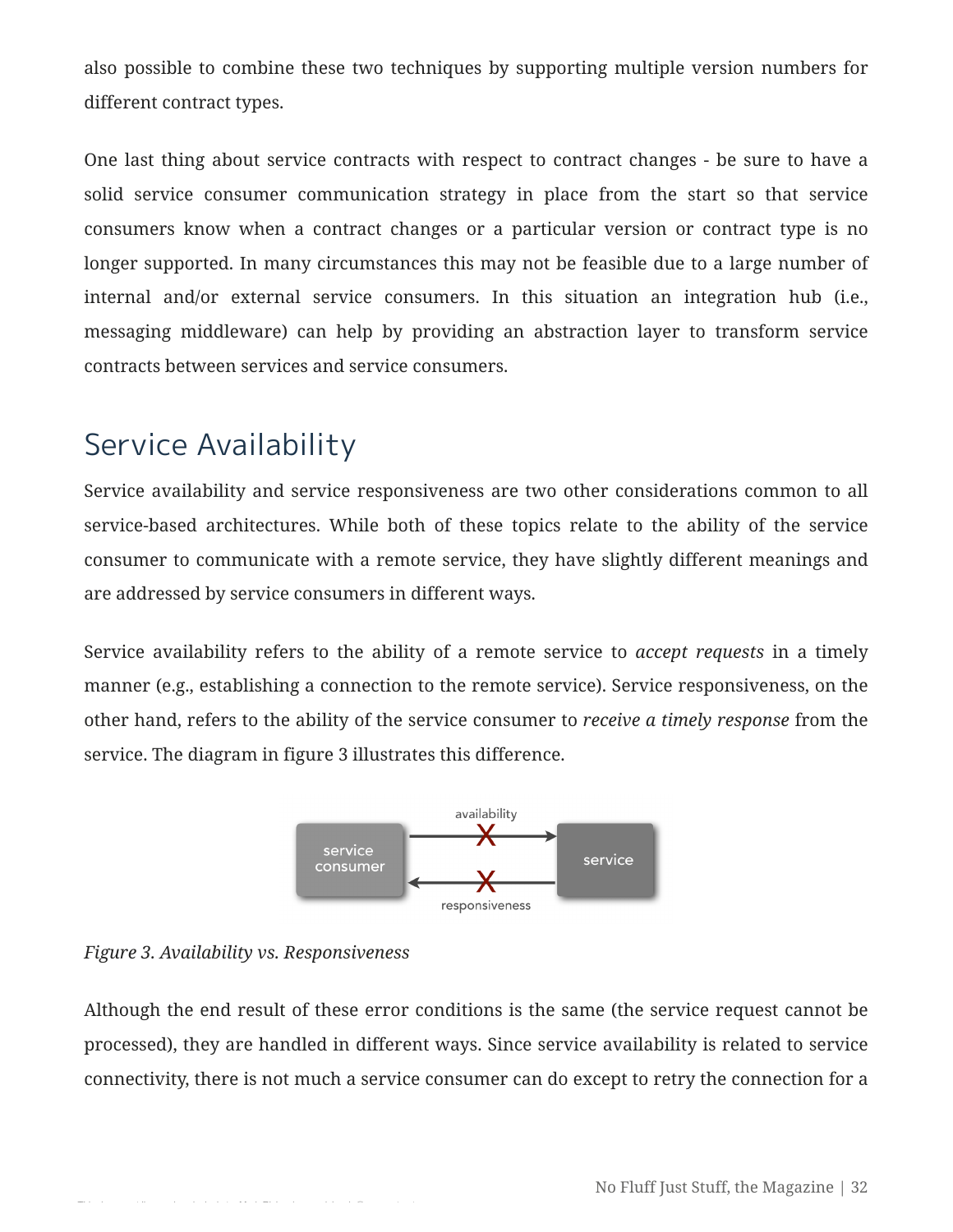set number of times or queue the request for later processing if possible.

Service responsiveness, on the other hand, is much more difficult to address. Once you successfully send a request to a service, how long should you wait for a response? Is the service just slow, or did something happen in the service preventing the response from being sent?

Addressing timeout conditions is perhaps one of the most challenging aspects of remote service connectivity. A common way of determining reasonable timeout values is to first establish benchmarks under load to get the maximum response time, and then add extra time to account for variable load conditions. For example, let's say you run some benchmarks and find that the maximum response time for a particular service request is 2000 milliseconds . In this case you might double that value to account for high load conditions, resulting in a timeout value of 4000 milliseconds.

While this may seem like a reasonable solution to calculate a service response timeout, it is riddled with problems. First of all, if the service really is down and not running, every request must wait 4 seconds before determining that the service is not responding. This is inefficient and annoying to the end user of the service request. The other problem is that your benchmarks may not have been accurate, and under heavy load the service response is actually averaging 5 seconds rather than the 4 seconds you calculated. In this case the service is in fact responding, but the service consumer will reject every request due to the timeout value being set too low.

A popular technique to address this issue is to use the circuit breaker pattern. If the service is not responding in a timely manner (or not at all), a software circuit breaker will be thrown so that service consumers don't have to waste time waiting for timeout values to occur. The cool thing is that unlike a physical circuit breaker, this pattern can be implemented to reset itself when the service starts responding or becomes available. There are numerous open-source implementations of the circuit breaker pattern, including Ribbon from Netflix. You can read more about the circuit breaker pattern in Michael Nygard's book *Release It!*.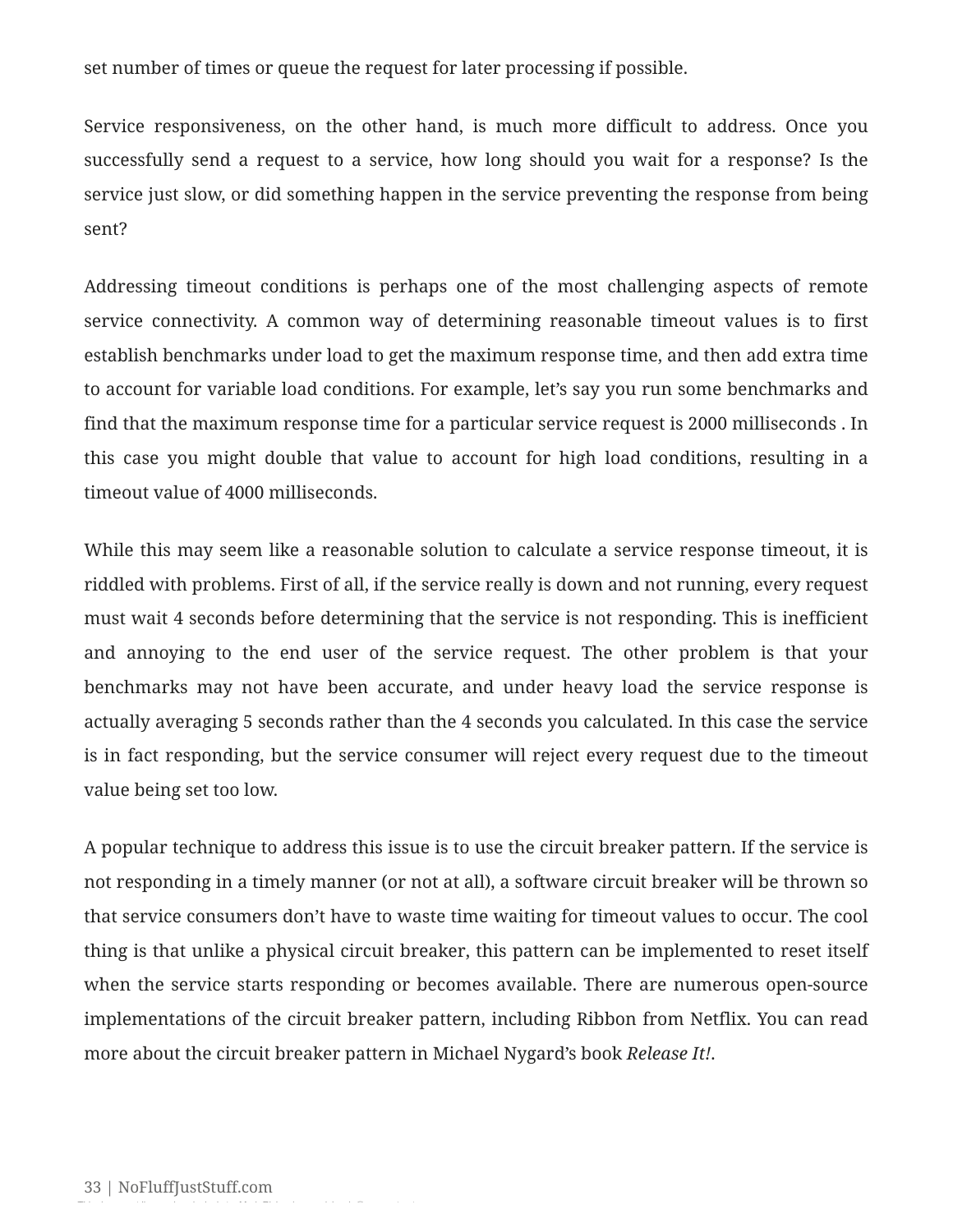When dealing with timeout values try to avoid the use of global timeout values for every request. Instead, consider using context-based timeout values and always make these externally configurable so that you can respond quickly for varying load conditions without having to rebuild or redeploy the application. Another option is to create "smart timeout values" embedded in your code that can adjust themselves based on varying load conditions. For example, the application could automatically increase the timeout value in response to heavy load or network issues. As load decreases and response times become faster, the application could then calculate the average response time for a particular request and lower the timeout value accordingly.

### Security

Because services are generally accessed remotely in service-based architectures, it is important to make sure the service consumer is allowed to access a particular service. Depending on your situation, service consumers may need to be both authenticated and authorized. Authentication refers to whether the service consumer can connect to the service, usually through sign-on credentials using a username and password. In some cases authentication is not enough - just because a service consumer can connect to a service doesn't necessarily mean they can access all of the functionality in that service. Authorization refers to whether or not a service consumer is allowed to access specific business functionality within a service.

Security was a major issue with early Service-Oriented Architecture implementations. Functionality that used to be located in a secure silo-based application was suddenly available globally to the entire enterprise. This issue created a major shift in how we think about services and how to protect them from consumers who should not have access to them.

With Microservices, security becomes a challenge primarily due to the lack of a middleware component to handle security-based functionality. Instead, each service must handle security on its own, or in some cases the API layer can be made more intelligent to handle the security aspects of the application. One security design I have seen implemented in Microservices that works well is to delegate authentication to a separate service and place the responsibility for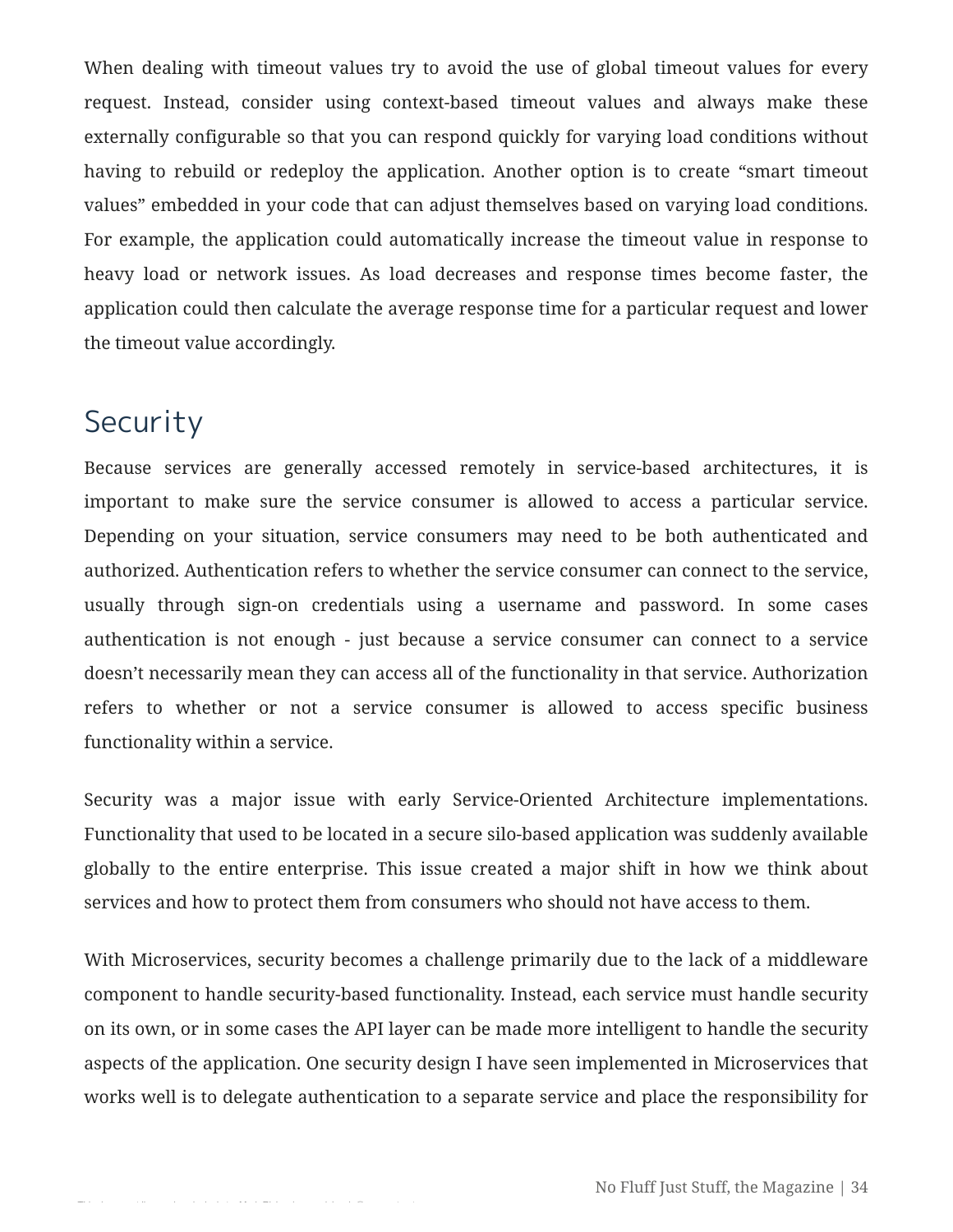authorization in the service itself. While this design could be modified to delegate both authentication and authorization to a separate security service, I prefer encapsulating the authorization in the service itself to avoid chattiness with a remote security service and to create a stronger bounded context with fewer external dependencies.

## **Transactions**

Transaction management is a big challenge in service-based architectures. Most of the time when we talk about transactions we are referring to the ACID transactions (atomicity, consistency, isolation, and durability) found in most business applications. ACID transaction are used to maintain database consistency by coordinating multiple database updates within a single request so that if an error occurs during processing, all database updates are rolled back for that request.

With service-based architectures it is extremely difficult to propagate and maintain a transaction context across multiple remote services. As illustrated in Figure 4, a single service request (represented by the box next to the red X) may need to call multiple remote services to complete the request. The red X in the diagram indicates that it is not feasible to use an ACID transaction in this scenario.



*Figure 4. Service Transaction Management*

Transaction issues are much more prevalent in Service-Oriented Architecture because, unlike Microservices architecture, multiple services are typically used to perform a single business request.

Rather than use ACID transactions, service-based architectures rely on something called BASE transactions. BASE stands for basic availability, soft state, and eventual consistency. Distributed applications relying on BASE transactions strive for eventual consistency in the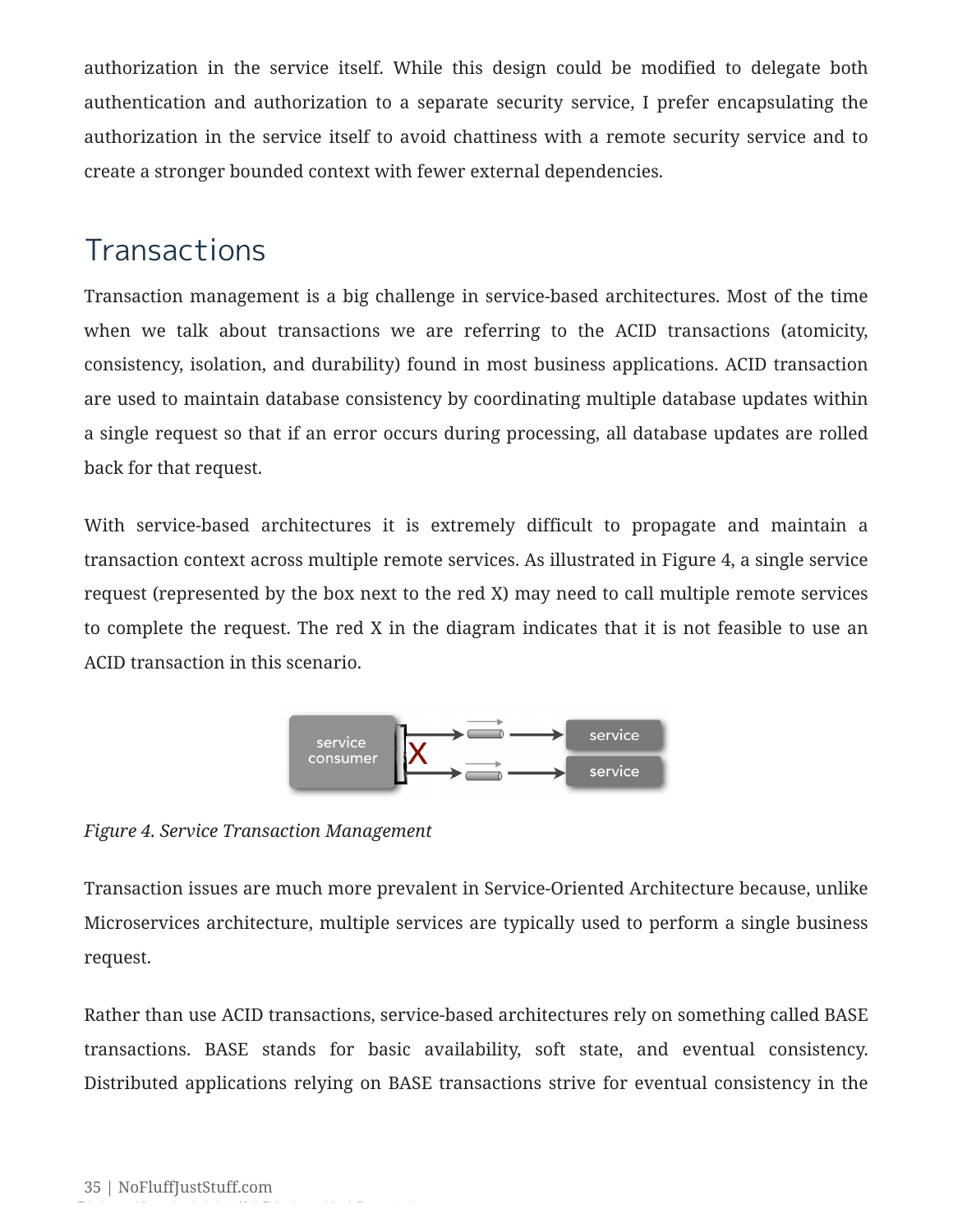database rather than consistency at every transaction. A classic example of BASE transactions is making a deposit into an ATM machine. When you deposit cash into your account through an ATM machine, it may take anywhere from several minutes to several hours for your money to appear in your account. In other words, there is a soft transition state where the money has left your hands but has not reached your bank account. We are tolerant of this time lag and rely on soft state and eventual consistency, knowing and trusting that the money will reach our account at some point soon.

Switching to the world of service-based architectures requires us to change our way of thinking about transactions and consistency. In situations where you simply cannot rely on eventual consistency and soft state and require transactional consistency, you can make your services more coarse-grained to encapsulate the business logic into a single service, allowing the use of ACID transactions to achieve consistency at the transaction-level. You can also leverage event-driven techniques to push notifications to consumers when the state of a request has become consistent. This technique adds a significant amount of complexity to an application, but helps in managing transactional state when using BASE transactions.

### Conclusion

Although service-based architectures are a significant improvement over monolithic applications, as you can see there are a lot of things to consider, including service contracts, availability, security, and transactions (to name a few). Unfortunately, very few things in life are free, including the tradeoffs associated with moving to a service-based architecture approach such as Microservices and SOA. For this reason, you should't embark on a servicebased architecture solution unless you are ready and willing to address the many issues facing distributed computing.

While the issues identified in this article are complex, they certainly aren't showstoppers. Most teams using service-based architectures are able to successfully address and overcome these challenges through a combination of open source tools, commercial tools, and custom solutions.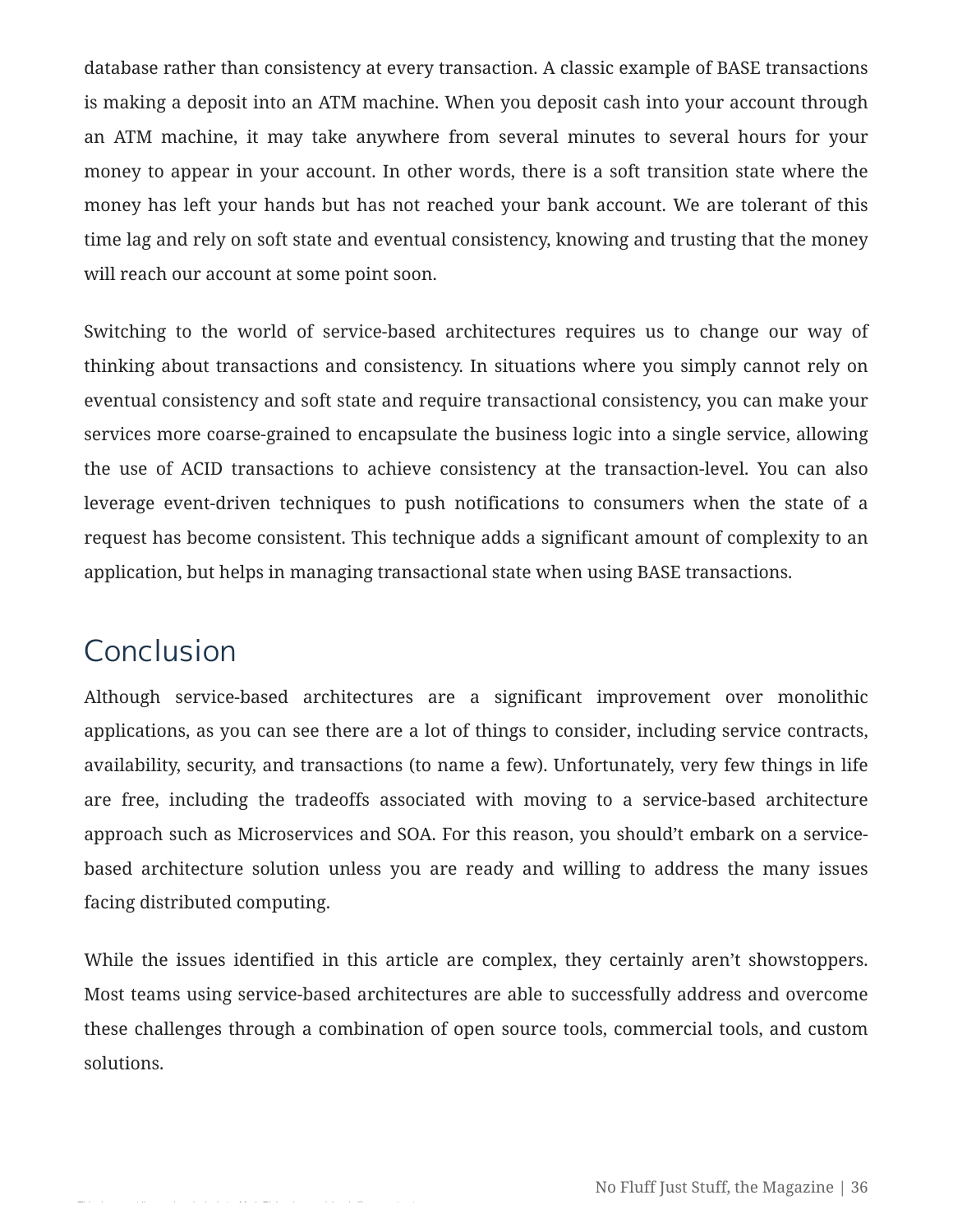Are service-based architectures complex? Absolutely. However, with added complexity comes additional characteristics and capabilities that will make your development teams more productive, produce more reliable and robust applications, reduce overall costs, and improve overall time-to-market.

For more information about Microservices, Service-Oriented Architecture, and distributed architecture in general, you can view the O'Reilly video *Software Architecture Fundamentals: Service-based Architectures* that Neal Ford and I recently recorded, which can be found on Safari Online or through the O'Reilly website at shop.oreilly.com/product/0636920042655.do.

For an excellent in-depth look at Microservices, I would highly recommend Sam Newman's book *Building Microservices* which you can get through the O'Reilly website at shop.oreilly.com/product/0636920033158.do or through Safari Online.

For more information about messaging as it relates to service-based architectures for both Microservices and SOA, you can view my O'Reilly videos *Enterprise Messaging: JMS 1.1 and JMS 2.0 Fundamentals* (shop.oreilly.com/product/0636920034698.do) and *Enterprise Messaging: Advanced Topics and Spring JMS* (shop.oreilly.com/product/0636920034865.do). Both of these videos are also available through Safari Online.

Finally, for a more in-depth look at these issues as well as a host of other in-depth architecture topics, you can attend a 3-day hands-on architecture training class I am conducting through NFJS. You can get more information about the architecture training courses by going to the NFJS training website at www.nofluffjuststuff.com/n/training/schedule.

#### About the Author



Mark Richards (www.wmrichards.com) is an experienced, hands-on software architect involved in the architecture, design, and implementation of microservices architectures, service-oriented architectures, and distributed systems in J2EE and other technologies. He has been in the

software industry since 1983 and has significant experience and expertise in application,